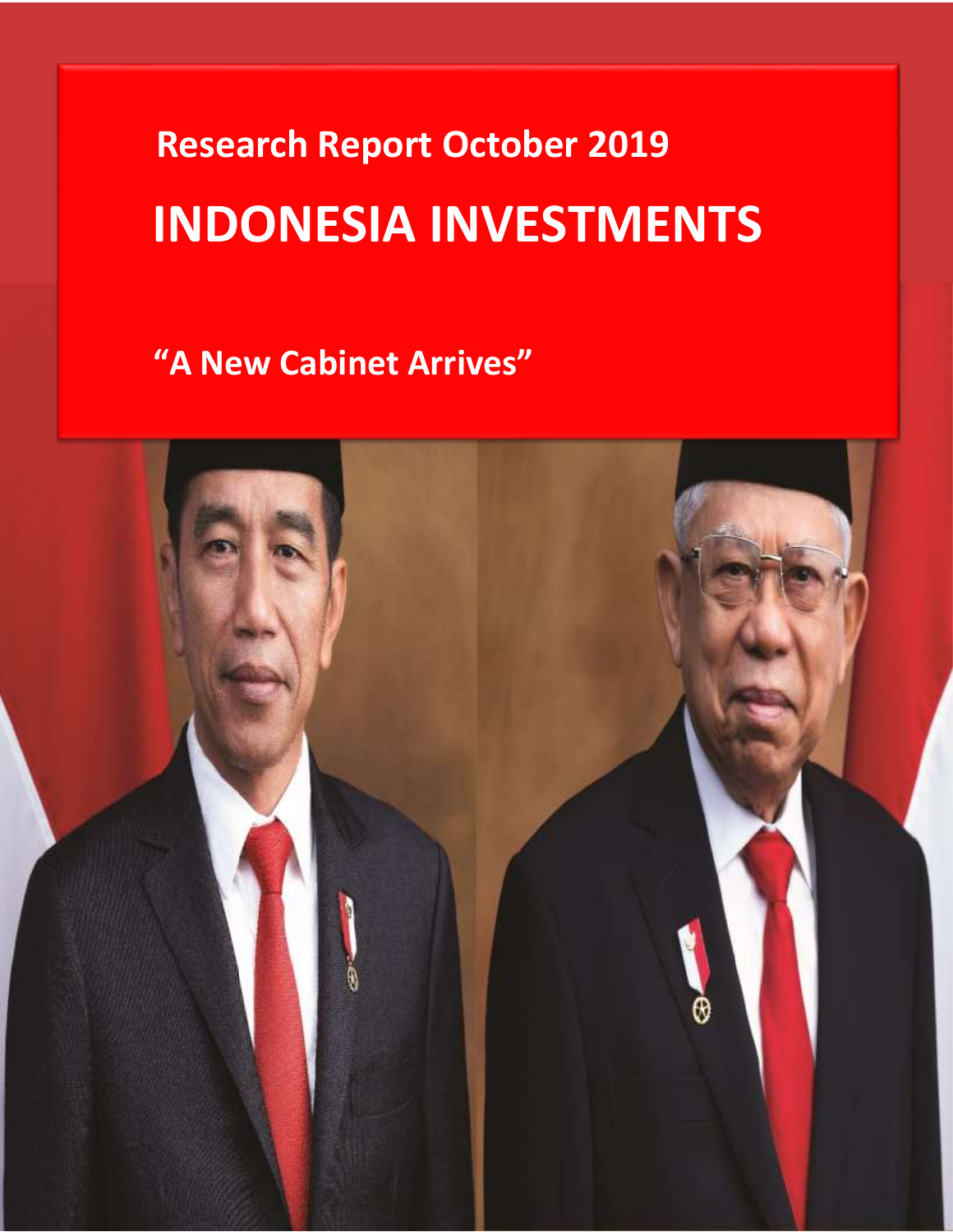## **Indonesia Investments Research Report**

*A New Cabinet Arrives*

October 2019

# **ANTIFICATE INDONESIA**

© Van Der Schaar Investments B.V. www.indonesia-investments.com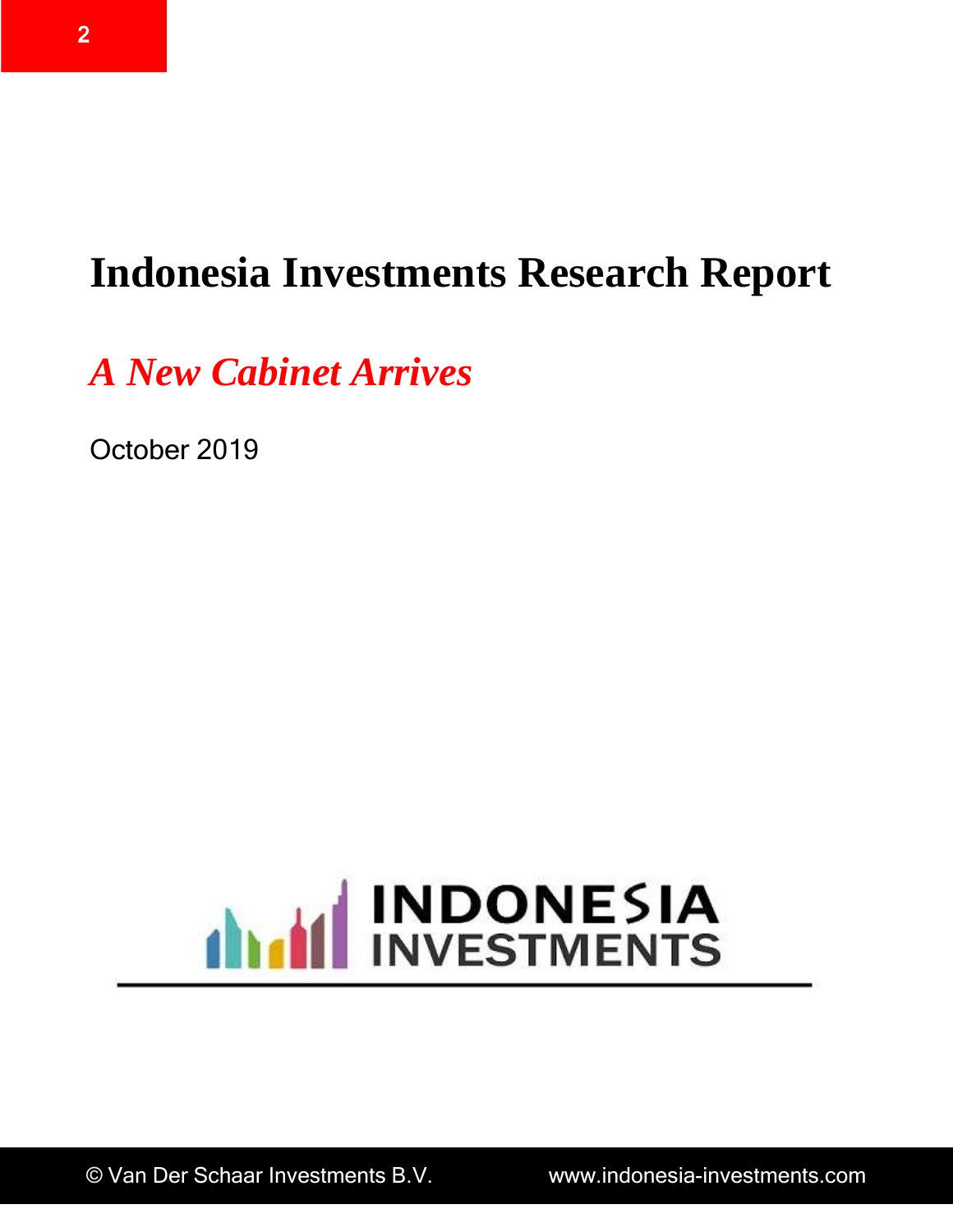## Table of Contents

#### **Analyses & Interviews – Economy, Politics & Social Issues**

| • New Cabinet Takes Office; Last-Minute Surprise Gives Widodo Massive           |  |
|---------------------------------------------------------------------------------|--|
| • Universal Health Coverage in Indonesia; Finding a Solution to Healthcare and  |  |
| • A Cup of Indonesian Coffee; Production, Export and Consumption of             |  |
| • Public Opinion and the Political Economy of Growth Deceleration; Realities of |  |
| • After Years of Discourse, Will the Indonesian Government Finally Cut the      |  |

#### **Corporate Corner & Events**

• Indonesia Trade & Investment Summit; Creating High and Sustainable Growth, A New Direction for Indonesia's Trade and Investment …….…………………. 77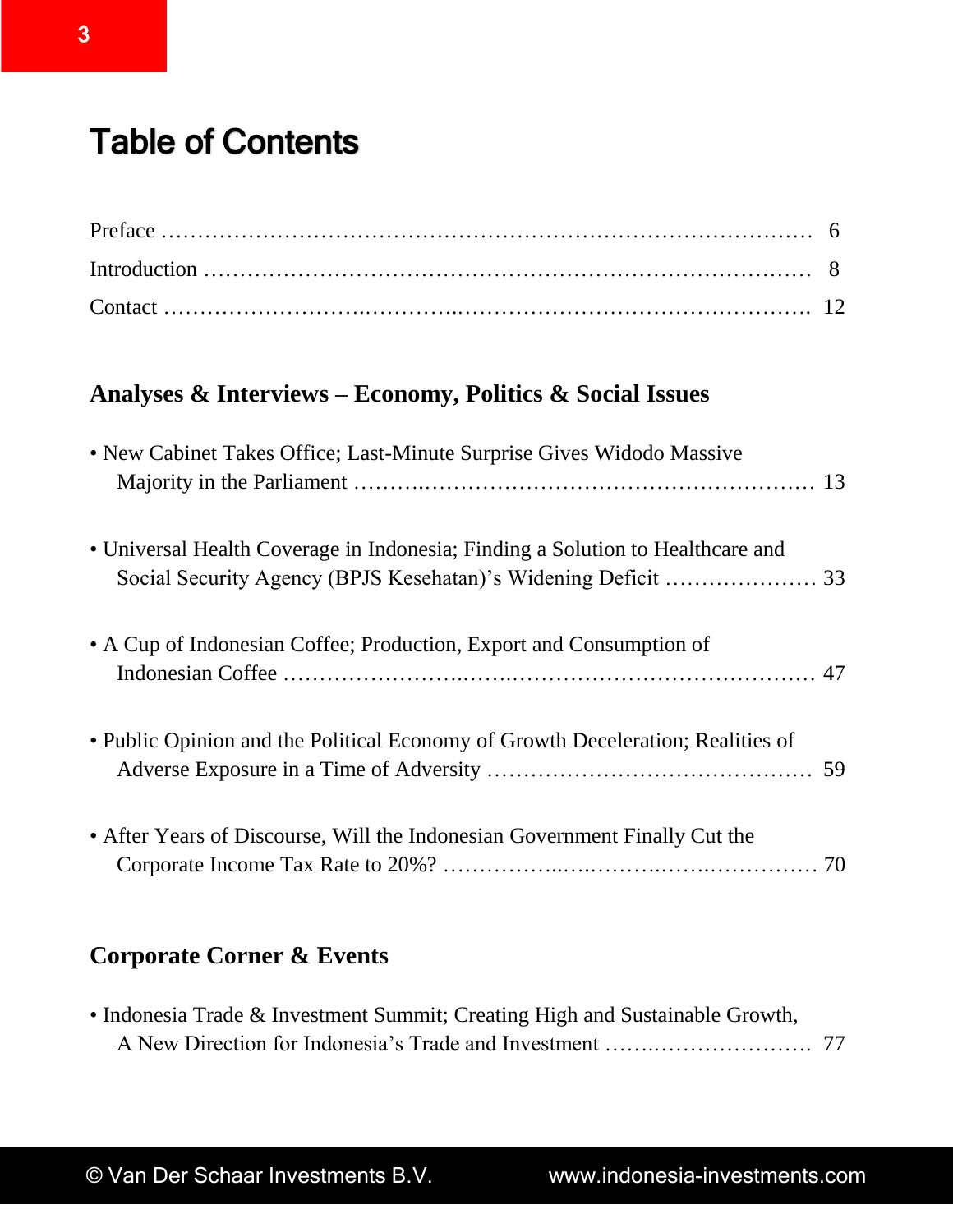#### **Updates Indonesia – Economy & Financial Markets**

| • Rupiah Update: Indonesian Currency Appreciates Against US Dollar as New     |  |
|-------------------------------------------------------------------------------|--|
| • Monetary Easing Cycle Continues: Bank Indonesia Cuts Benchmark Interest     |  |
| • Consumer Price Index Update: Indonesian Inflation Remains Comfortably Low   |  |
| • Manufacturing Activity in Indonesia Contracts for Fourth Straight Month and |  |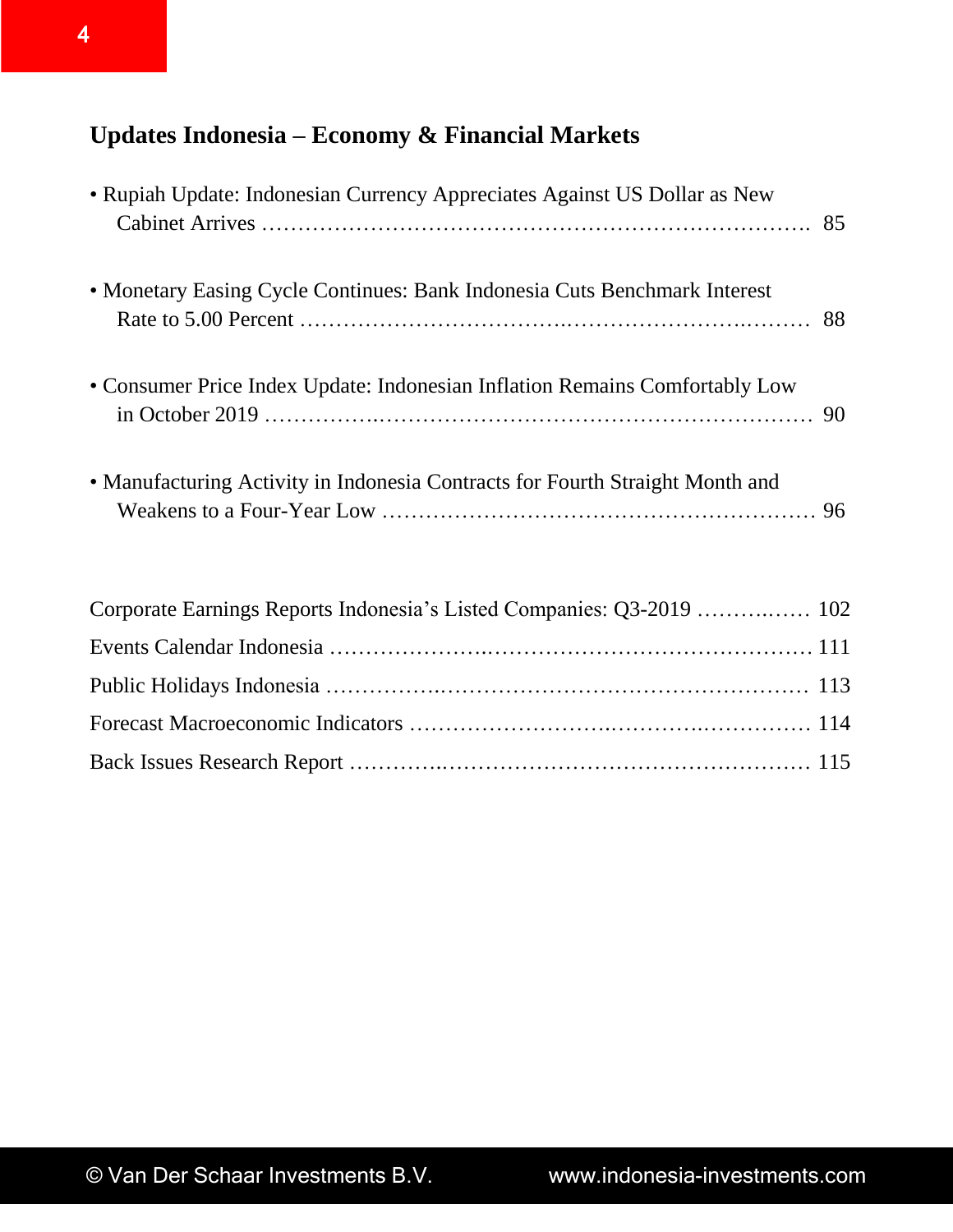### Preface

The monthly research reports of Indonesia Investments are written and published by Van Der Schaar Investments B.V. - located in Delft, the Netherlands. These reports aim to inform the reader of the latest, most relevant, political, economic and social developments in Indonesia as well as those key international developments that impact on the Indonesian economy or politics.

Our research reports are intended for a wide audience, including individual and corporate investors, financial market participants, policy makers, journalists, diplomats, academics, and analysts.



The website of Indonesia Investments is the key reference and access point for gaining knowledge about Indonesian markets, the economy, and cultures. The website is owned by Van Der Schaar Investments B.V., a privately-held investment company (Ltd.) which was established in 2009 but stands in a tradition that stretches back to urban development in the Dutch capital city of Amsterdam in the early 20th century. For more information about Indonesia Investments, please visit: **www.indonesia-investments.com**.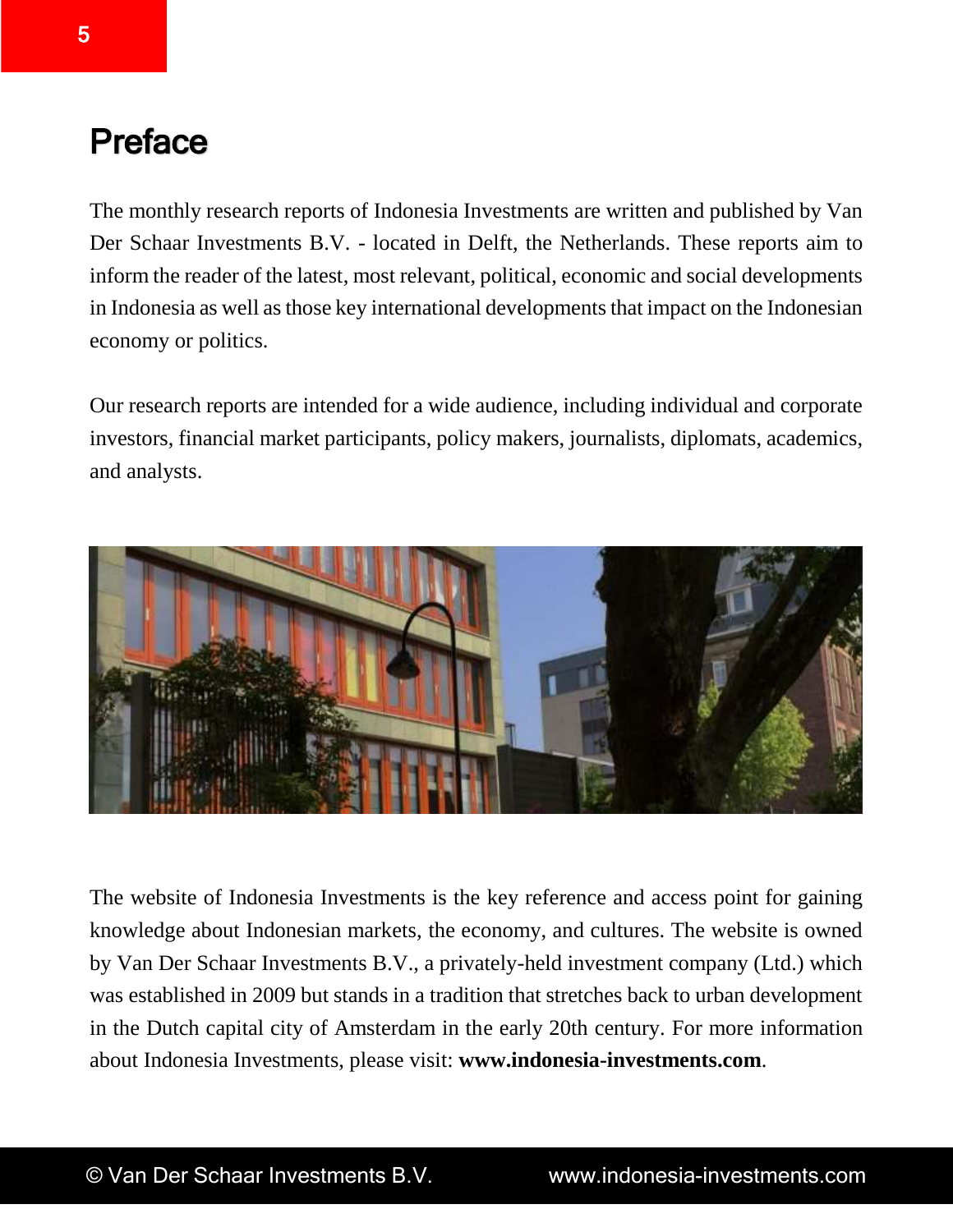To purchase our research report (or to subscribe), you can request for further (payment and subscription) details by sending an email to **info@indonesia-investments.com** or by contacting the following phone number **+62.8788.410.6944** (incl. WhatsApp messages). For questions, comments, and other feedback we can also be contacted through these two channels.

#### **Price Overview Research Reports – Individual Subscriptions:**

| 1 edition (one month)     | <b>IDR</b> 150,000   | <b>USD \$10</b>  | EUR $\epsilon$ 10 |
|---------------------------|----------------------|------------------|-------------------|
| 3 editions (three months) | <b>IDR</b> 450,000   | <b>USD \$30</b>  | EUR $\epsilon$ 30 |
| 6 editions (six months)   | <b>IDR 900,000</b>   | <b>USD \$60</b>  | EUR $\epsilon$ 60 |
| 12 editions (one year)    | <b>IDR 1,800,000</b> | <b>USD \$120</b> | EUR $€120$        |

Both content and photography in this report is copyright of Van Der Schaar Investments B.V. (all rights reserved) except when indicated otherwise. Our permission is required by those who want to publish or distribute (part of) the content or photography in our reports (Dutch law applies to this research report). It also implies that our research reports cannot be distributed or shared among the workers or management within a company or other organization (*electronic rights*). We therefore offer corporate subscriptions to companies/ institutions that want to distribute our reports among their staff-members and/or boards:

#### **Price Overview Research Reports – Corporate Subscriptions:**

| 1 edition (one month)     | <b>IDR 1,500,000</b> | <b>USD \$100</b> | EUR $€100$ |
|---------------------------|----------------------|------------------|------------|
| 3 editions (three months) | <b>IDR 3,600,000</b> | <b>USD \$240</b> | EUR $E240$ |
| 6 editions (six months)   | <b>IDR 5,400,000</b> | <b>USD \$360</b> | EUR $€360$ |
| 12 editions (one year)    | <b>IDR 7,200,000</b> | <b>USD \$480</b> | EUR $€480$ |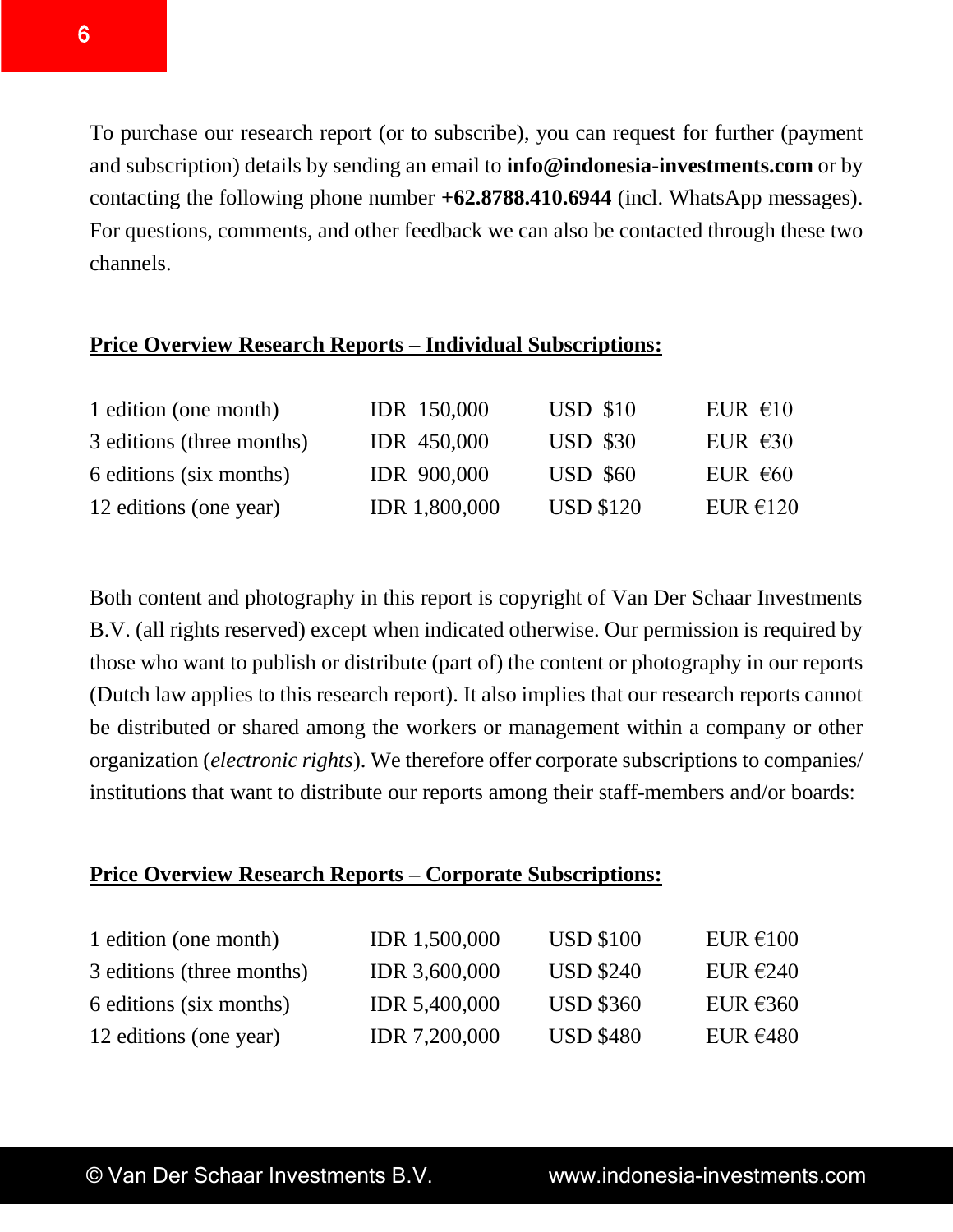Back issues can also be purchased by contacting us at info@indonesia-investments.com or +62.(0)8788.410.6944. Reports that were released more than a year ago are available at attractive discounts.

Lastly, we would like to emphasize that - although we strive to present accurate, up-todate, and objective information to the reader - Indonesia Investments cannot guarantee the accuracy of all data that is included in this report.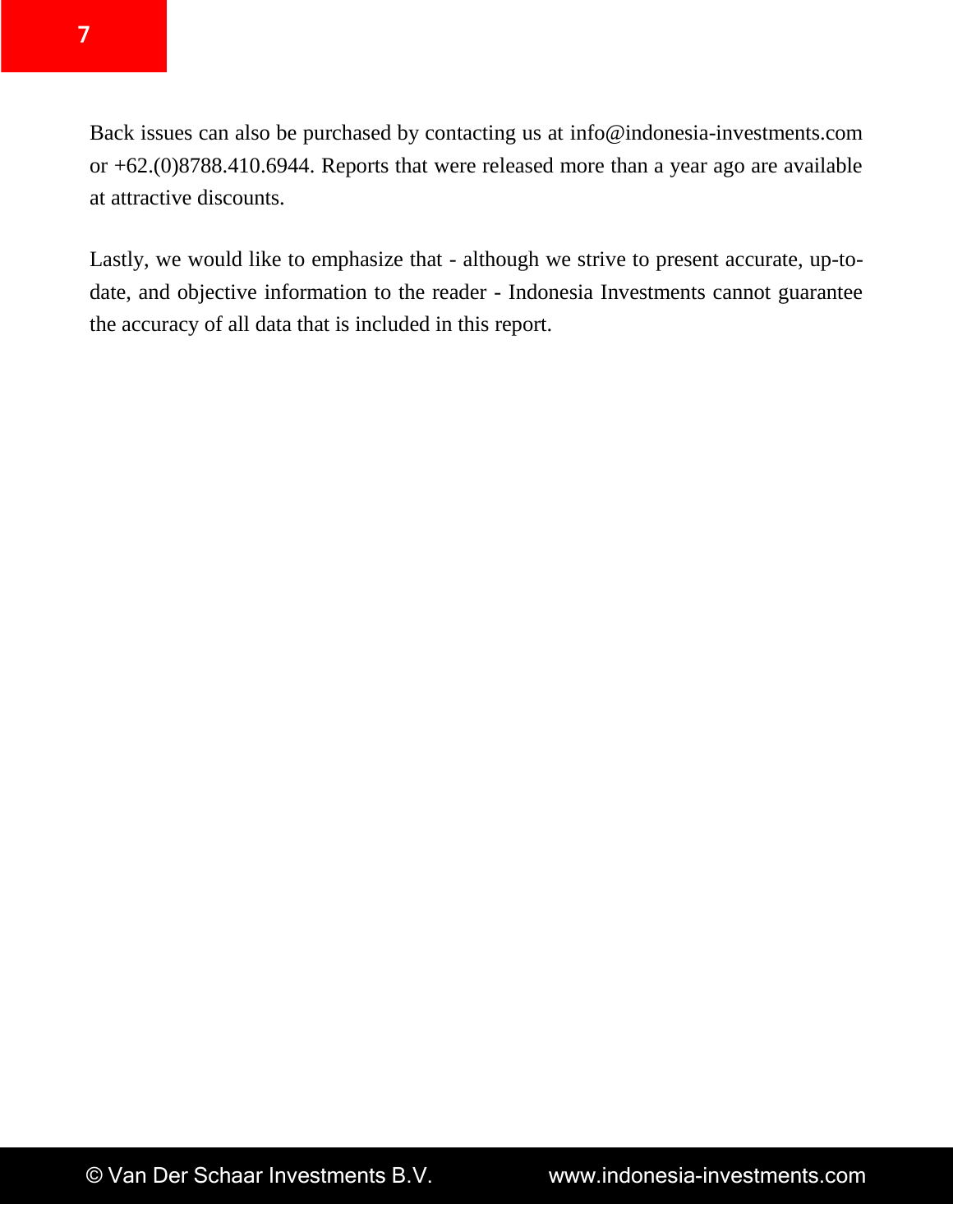## Introduction

A new start for Indonesia! In October 2019 Indonesian President Joko Widodo introduced his new cabinet. This team, which includes a couple of familiar faces, has the important task to guide the country forward in the next five years (particularly in terms of economic and social development) amid a very challenging international environment.

This new cabinet is discussed in great detail in a separate chapter in this month's report. Here in this introduction we only want to mention that we have mixed feelings about the new faces (and several old faces). Yes, it is very positive that Indonesia's political stability is now secure as defeated presidential candidate Prabowo Subianto – and his Gerindra party – decided to join Widodo's coalition and cabinet.



Widodo can now rely on a massive majority in parliament, something that should speed up the passing of legislation. This is an advantage in terms of governance as economic and social development programs can be sped up. But there is also the risk that parliament easily passes bills that are not popular among the Indonesian population. Whether the huge majority government will be used – or misused – is something that will show in the coming years. However, there are no signs that Widodo has lost his 'pro-people attitude'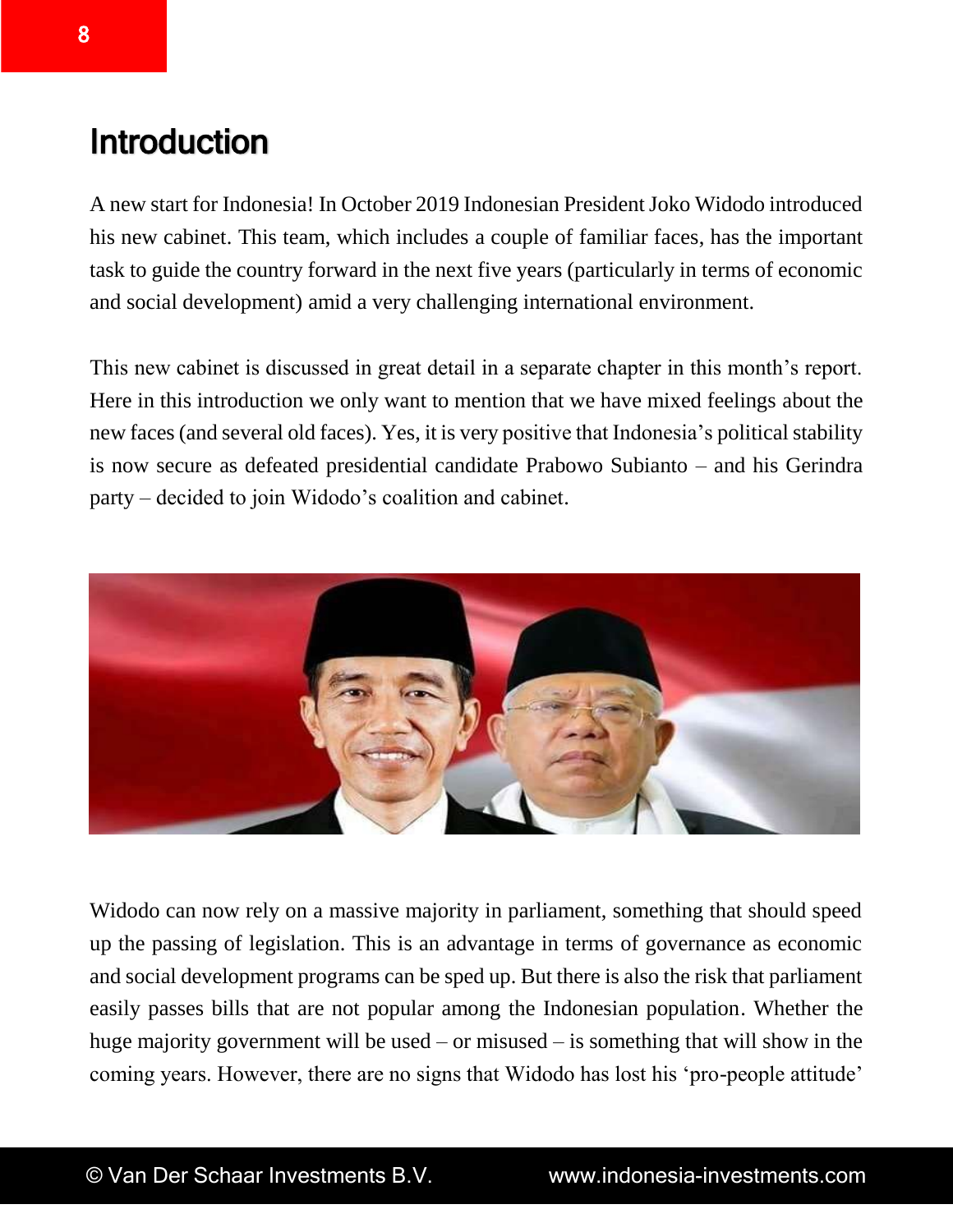9

and therefore we assume that the government will not change its course too much from Widodo's first term.

But what is certain is that the huge majority – brought on by the biggest opposition party, Gerindra, having switched sides – brings a high degree of political stability to Indonesia (which is something we had not seen in a while). This certainly impacts positively on the investment climate of Indonesia, and thus should manage to attract foreign and domestic direct investment realization in the quarters ahead.

However, this latest turn of events also illustrates how Indonesian people's emotions have been exploited in the context of the 2019 elections. These elections had divided the nation as Widodo's political opponents deliberately spread half-truths, full-lies and hoaxes in an attempt to incite outrage among the Indonesian people thereby undermining support for the incumbent. These half-truths, full-lies and hoaxes particularly aimed at topics related to the economy (and Widodo's handling of the economy) as there was too narrow room for Widodo's opponents to incite religious tensions. To prevent a recurrence of religious tensions (as had happened surrounding Jakarta's 2017 gubernatorial election), Widodo selected a conservative Islamic cleric, Ma'ruf Amin, as his vice-presidential candidate. It proved to be a successful strategy. However, the rising influence of conservative Islam on Indonesian politics, and on society at large, does give rise to some concern (especially about the position of the nation's minority communities).

Seeing Subianto having joined Widodo's cabinet and coalition it basically means that all those tensions in society, the disunity and hostilities were all in vain. In fact, eight people were killed in riots in Jakarta (in late May) as protesters showed their support for Subianto who, initially, refused to accept his defeat in the 2019 presidential election, claiming that massive fraud had handed Widodo the victory (but failing to deliver credible evidence).

The lesson that needs to be learned here is that the people should not let their emotions be exploited for the self-interest (and political interest) of certain politicians, particularly in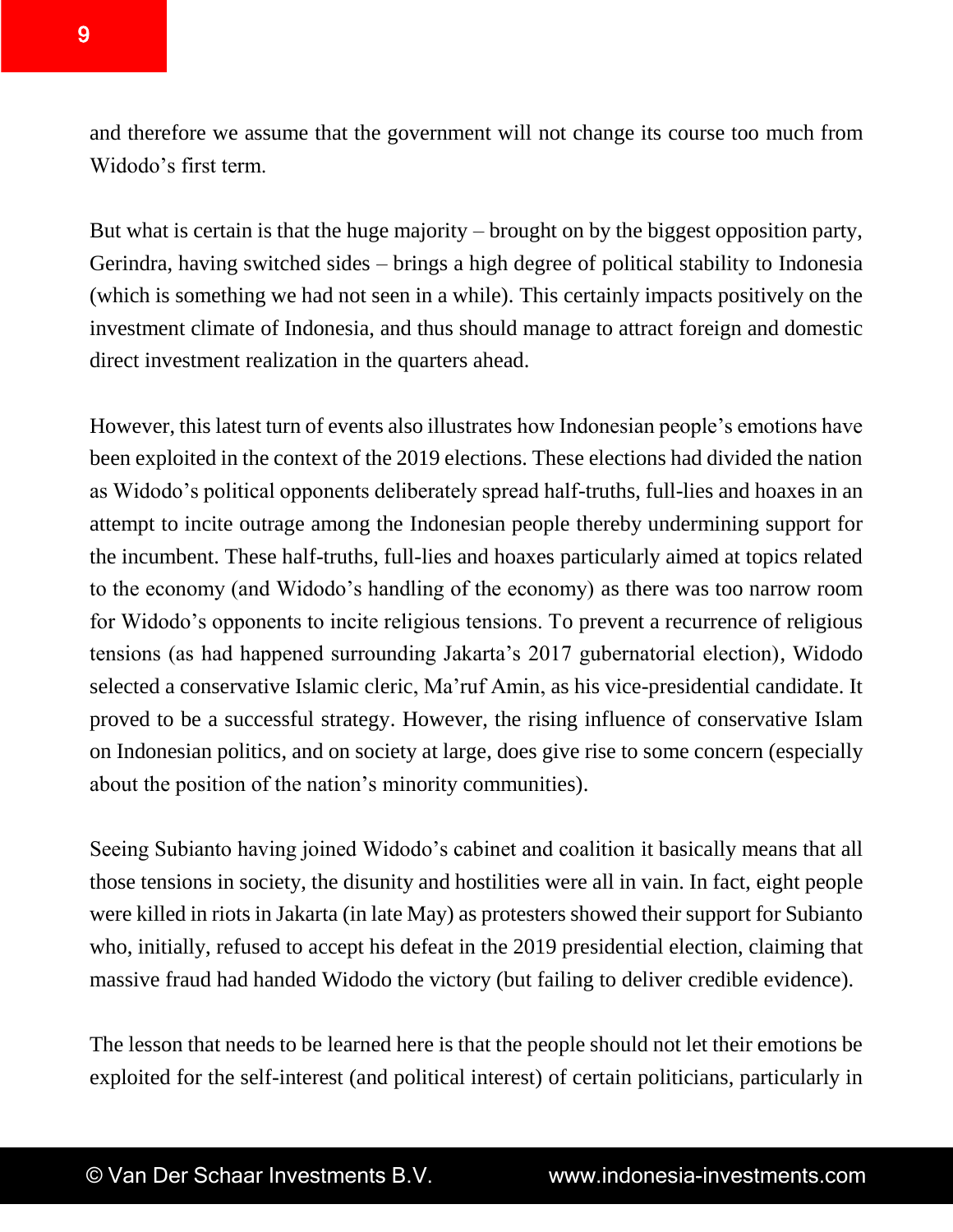case the politician already has a very questionable reputation, such as Subianto. But it is easier said than done. Politics – and people's different views about how society should be structured – often ignite heated emotions. We also see this in the European Union (EU) where resistance to centralist EU policies is on the rise in the member nations (specifically related to immigration and monetary policies) and in the United States where the presence of US President Donald Trump has made many democrats bitter. But while in the West these ongoing struggles are a battle between 'left' and 'right', in Indonesia politics have remained the playing field of oligarchs who are in a battle for political power as well as for access to the state budget.

While enhanced political stability should be a positive matter for Indonesia in the coming years, we are disappointed seeing few technocrats or 'professionals' (namely those who are not affiliated to a political party) at economy-related ministries. Considering external conditions are not expected to improve anytime soon (hence major economic challenges are to persist), one could imagine that it is better to have ministers with ample economic expertise at these ministries (rather than the so-called 'career politicians' who may first prioritize the interest of the political party rather than the interest of the nation or people).



Examples are Agus Gumiwang Kartasamita (Golkar) who has become Industry Minister in the new cabinet and Agus Suparmanto (PKB) who has now become Indonesia's Trade Minister. Both men seem to have few to none credentials to head these ministries. But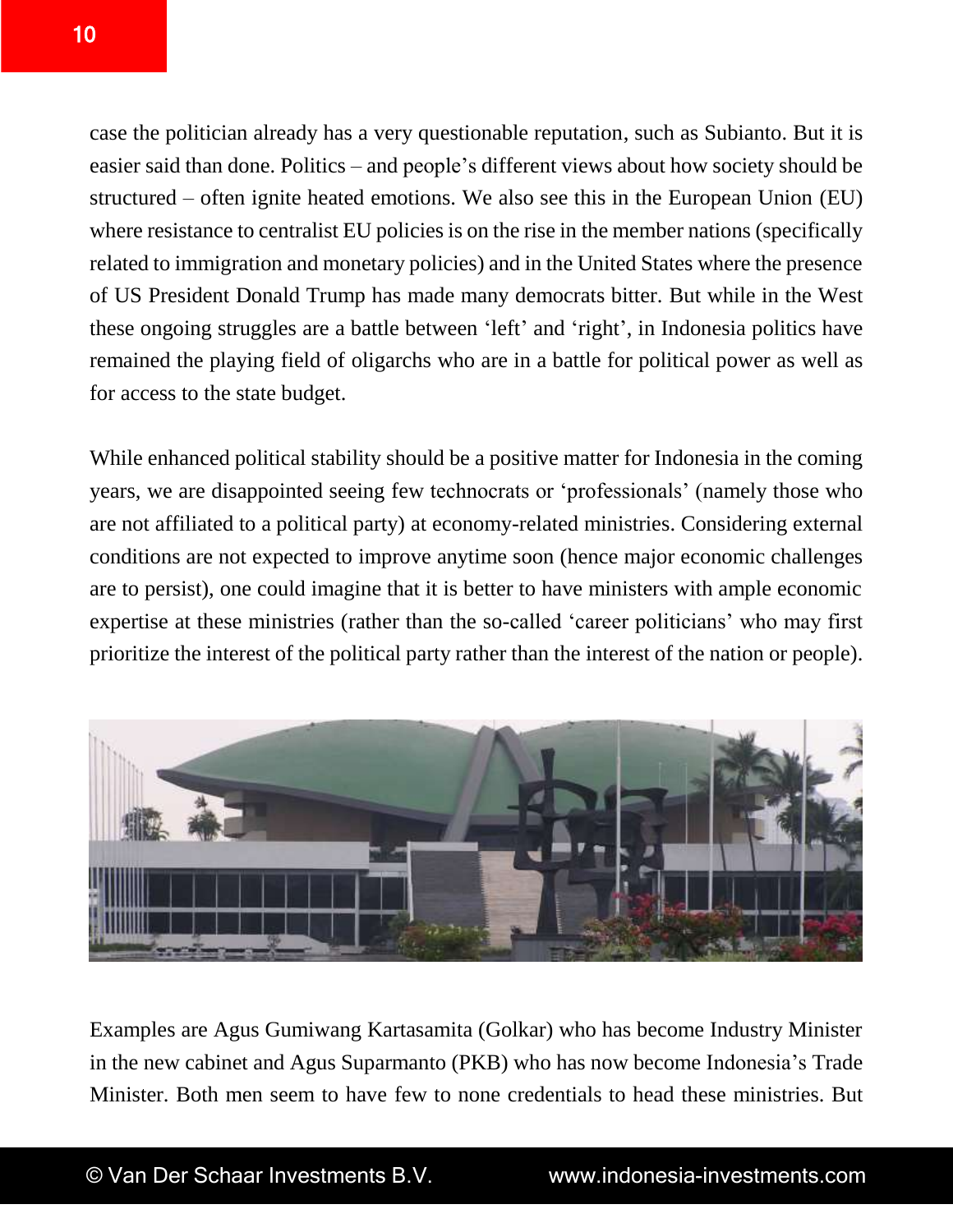problematically, these two ministries have a lot of homework to do in the next couple of years as growth in the manufacturing industry has been subdued (with the contribution of the manufacturing industry to Indonesia's gross domestic product sliding rapidly in recent years), while imports and exports have also declined significantly over the past years amid tariff tensions between the United States and China.

Indonesia's manufacturing industry and trade (particularly its export performance) are in need of huge breakthroughs. But we doubt that ministers without credentials can deliver these much-needed breakthroughs.

#### **Economic Growth of Indonesia in Q3-2019**

While writing this introduction, Statistics Indonesia (BPS) announced – on 5 November 2019 – that Indonesia's economic growth reached 5.02 percent year-on-year  $(y/y)$  in the third quarter of 2019, which is the lowest growth pace in more than two years. Although the growth rate is in line with forecasts, the news does again confirm that the Indonesian government needs to be on its toes to push for accelerating economic growth.

In next month's edition we will zoom in on Indonesia's economic expansion in Q3-2019. Here, we only briefly mention that weak direct investment, declining exports (with low commodity prices and weak international demand amid subdued economic growth), and low government spending seemed to have dragged down growth in the third quarter.

Lastly, we would like to take this opportunity to thank you for purchasing this October 2019 edition of our monthly report, entitled '*A New Cabinet Arrives*'. We hope that this report contains valuable information for you!

Indonesia Investments **Research Department** Delft (the Netherlands) & Jakarta (Indonesia) 5 November 2019